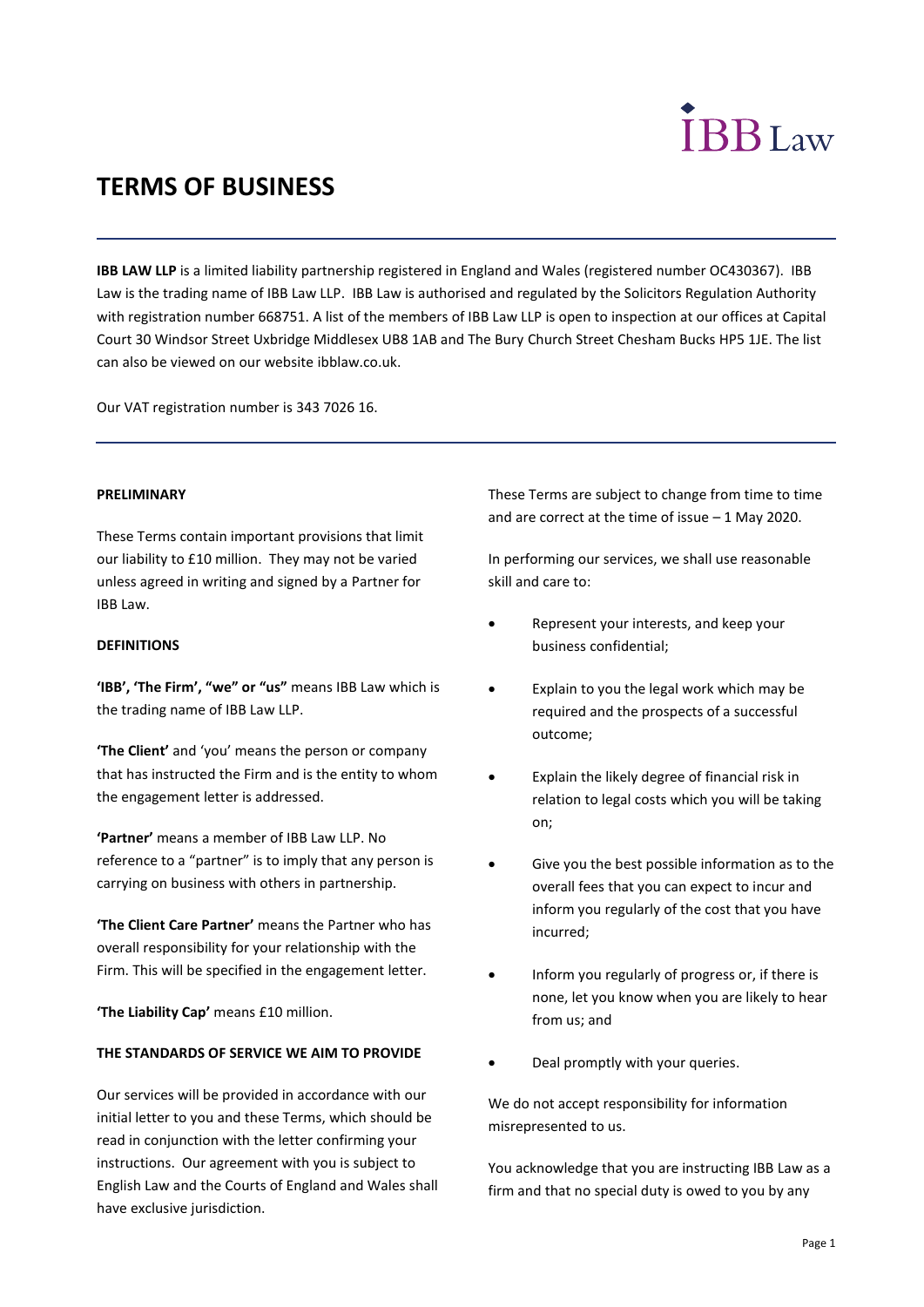Partner or employee of the Firm. Any advice given to you by a Partner or employee of the Firm is done so on behalf of the Firm and not in his or her own individual capacity.

# **THE CLIENT**

You will be the Firm's only client in relation to each retainer that you have with the Firm.

Advice given by the Firm during the conduct of a retainer is confidential and applies only to the particular subject matter of the retainer. You agree not to rely upon such advice in any other circumstances; nor shall such advice be disclosed or referred to in whole or in part to any other party without our prior consent in writing unless (if applicable) the third-party is a member of your group of companies or where such disclosure is required by law or by a competent regulatory authority.

Unless the Firm expressly agrees with you in writing, its present and future business relationship with you shall not be construed as giving rise to a general retainer.

# **CONNECTED COMPANIES**

If you are a company within a group of companies, these Terms shall also apply to any of your holding, subsidiary or associated companies with whom the Firm agrees to enter into a retainer.

# **FOREIGN LEGAL ADVICE, OTHER PROFESSIONAL ADVISERS AND TRANSLATIONS**

If and when necessary during the conduct of a retainer, the Firm will be willing to instruct on your behalf any appropriate foreign lawyers, other professional advisers and translators. However, the Firm does not assume any responsibility for the advice given to you by any such persons and you agree not to pursue any claim against the Firm in relation to their advice.

The Firm is unable to give any advice on foreign law; nor is the Firm able to give any advice as to how English law is applied in a foreign jurisdiction.

We do not provide advice on the commercial wisdom of transactions unless specifically agreed in writing and signed by a Partner.

# **FEES**

We will let you have a separate letter giving you an estimate of our costs and details of our charge out rates.

Any information on fees that the Firm gives is only a guide, unless it is expressly stated to be a fixed quote.

The Firm will keep you informed at regular intervals (at least once every six months) as to the fees that you are incurring as the retainer progresses. Further, you will be advised if there are changed circumstances that materially affect the information on fees that you have been given previously.

Save for where we have agreed a fixed fee, our charges are normally based on the time spent dealing with a matter. Time is recorded and charged on the basis of 6 minute units.

# **DISBURSEMENTS**

As well as our legal and other charges, our invoices will also seek reimbursement of payments made to third parties on your behalf for your benefit. The expenses incurred will depend upon the type of work we are carrying out for you but may include: search fees, foreign lawyers' fees, court fees, barristers' and experts' fees, specialist providers' fees, travel costs, and courier fees. If applicable, VAT will be added to disbursements.

# **INTERIM BILLING**

Unless otherwise agreed, the Firm will send you regular interim bills throughout the retainer typically on a monthly or quarterly basis. Unless an interim bill is marked "statutory bill", it may not include all the fees and disbursements that you have incurred with the Firm for the period covered by the bill. In such circumstances you will receive a final bill at the end of the matter.

However, in dispute resolution matters, the interim bills will be interim statute bills unless expressly stated to be "on account". This will be confirmed in the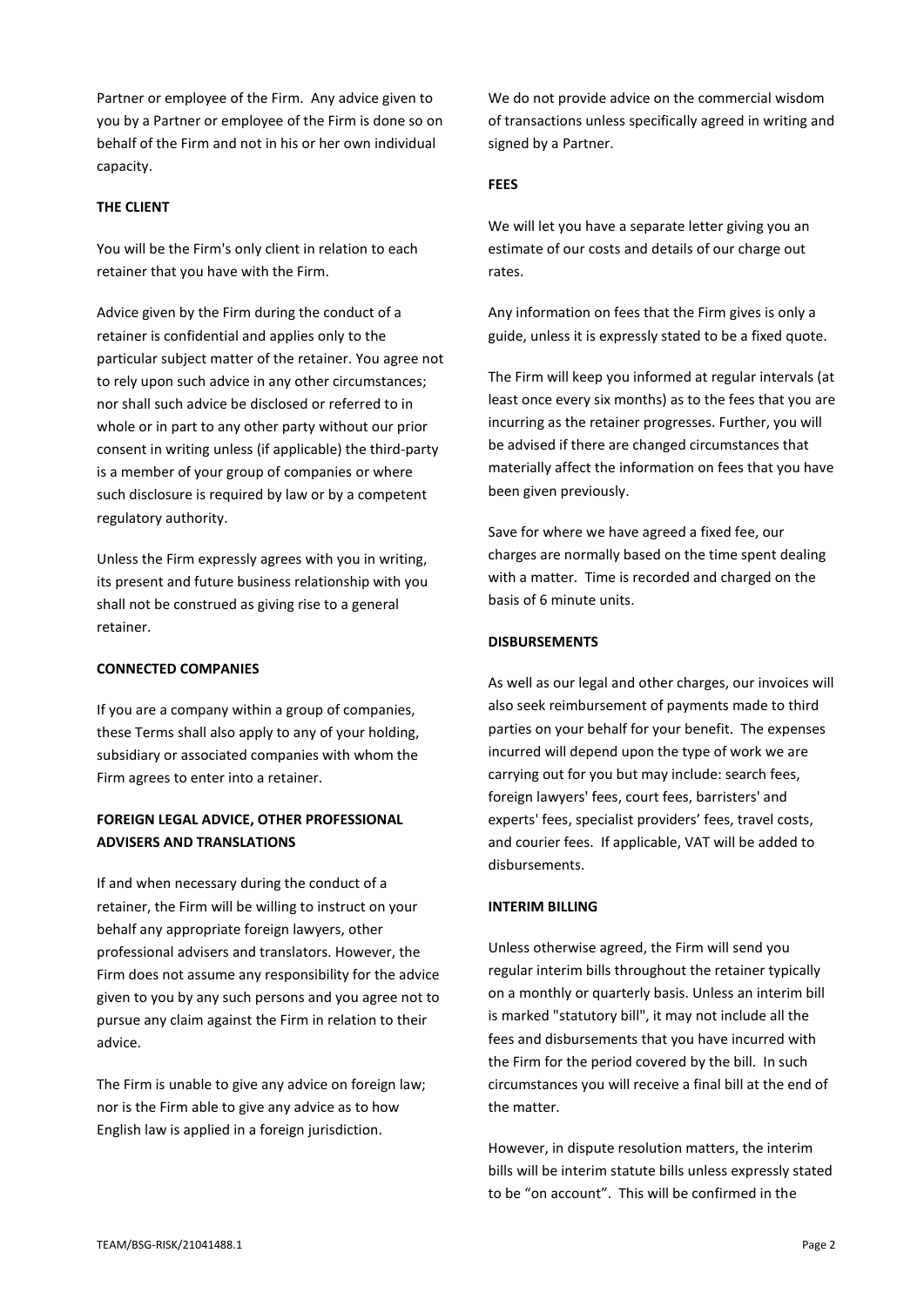individual client care letter you receive relating to the particular matter. This means that the bills are final bills for the relevant period.

If you would like the Firm to adopt special billing arrangements to accommodate your particular needs, please raise this with the Client Care Partner.

# **PAYMENT OF BILLS**

All bills (whether interim or final) rendered by the Firm must be paid by you no later than 14 days after delivery without deduction or set off. Any bill not fully paid within 14 days after delivery, will attract interest at the rate for the time being payable on judgment debts. If any account is unpaid after this period we reserve the right to cease acting further.

You will continue to be primarily responsible for paying the Firm's bills even if:

- a third-party in a non-contentious retainer agrees to pay the fees and disbursements that you have incurred with the Firm; or
- another party in a dispute resolution retainer is ordered to pay your "costs"; or
- you are making use of insurance to fund the Firm's fees and disbursements.

Where in any supplemental letter or agreement, IBB Law agrees that the rendering of any interim and/or final bill shall be contingent on the happening of an event, then, until the happening of that event, you shall not be liable to pay IBB Law any fees (as distinct from disbursements).

# **MONEY ON ACCOUNT**

It is the Firm's policy to ask for monies on account of fees and disbursements to be incurred in conducting the retainer.

Such monies when received will be held on your behalf in the Firm's client account until a bill (whether interim or final) is delivered or a disbursement is paid. At that stage, the amount of the bill or disbursement will be transferred from the Firm's client account to its own current account. If the sum payable exceeds the amount held in the client account, you will be asked to

pay the balance promptly and (if the retainer is ongoing) to provide further monies on account.

The Firm's policy in relation to sums earned by way of interest in relation to funds held in general client account is that we do not normally pay interest on monies held (unless the interest accrued during the relevant period exceeds £20). Where we hold money in a separate designated client account, we will account for all interest earned in that account.

We may by written agreement come to a different arrangement with you or the third party for whom the money is held as to the payment of interest.

# **CLIENT ACCOUNT MONEY**

Whilst acting for you we may hold money on your behalf in our client account. This money is held under the strict guidelines of the Solicitors Accounts Rules. However, we do not guarantee that money and accept no liability for loss in the event of the collapse of the banking institution or its inability to meet its obligations.

Our main bankers are presently NatWest, although we do keep funds with other banks based in the UK.

#### **LEGAL EXPENSES INSURANCE**

In addition to policies specifically designed to provide this cover, some household insurance policies and motor insurance policies provide limited cover for legal expenses. You should check your insurance policy and inform us immediately if you believe that you will be making a claim.

If insurance cover exists, you will be primarily liable to us for our charges and you may then claim reimbursement from your insurance company. We do not guarantee that this will always be a full reimbursement.

You should also consider whether your liability for another party's costs may be covered by insurance.

# **DISPUTE RESOLUTION**

Where a retainer relates to any dispute (actual or potential) that falls to be determined by a court or tribunal such as the High Court, County Court,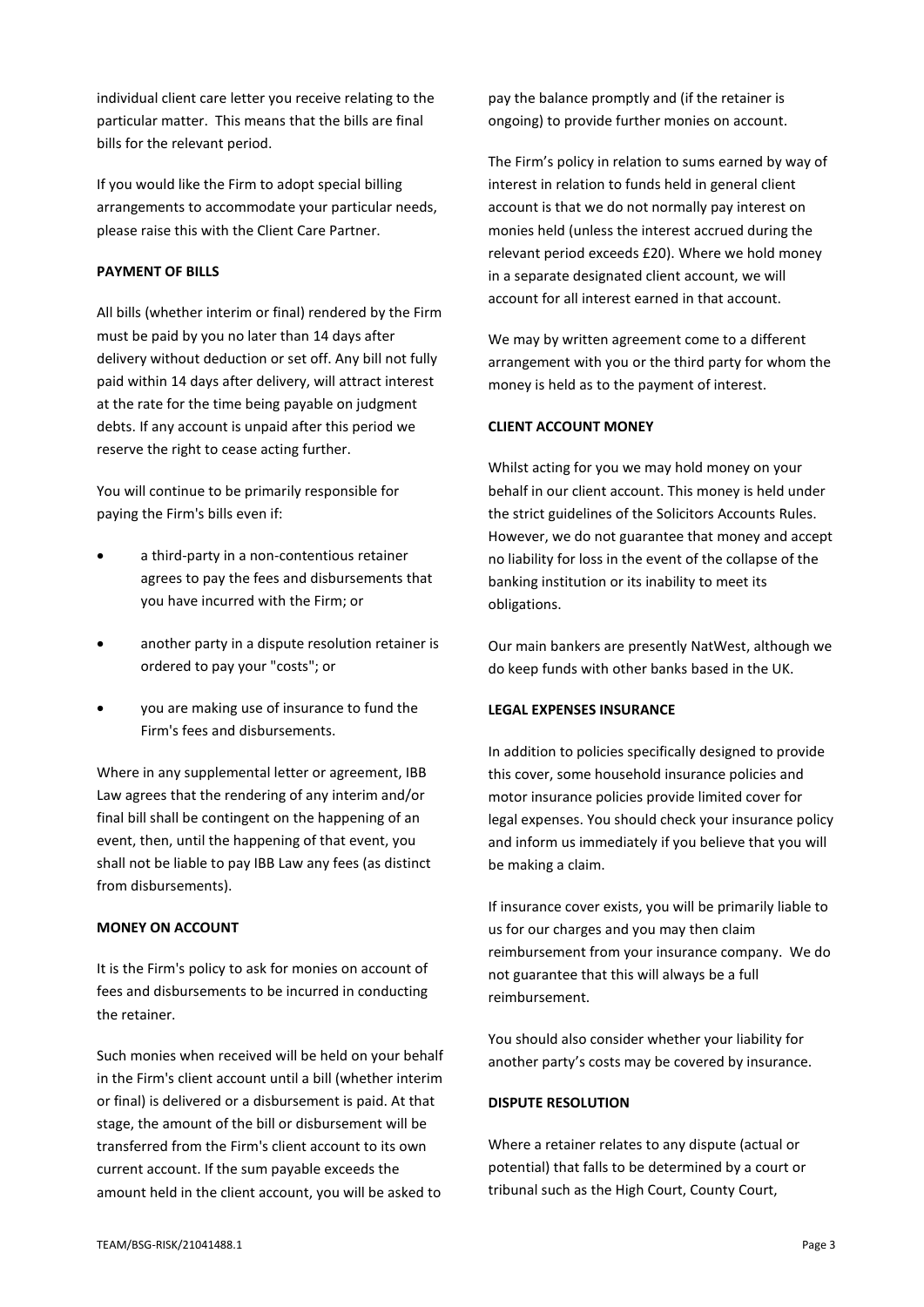Technology & Construction Court, the Upper Tribunal (Land Chamber), Arbitration, Employment Tribunal or Employment Appeals Tribunal, additional "costs" considerations apply. In those cases we will let you have a briefing sheet giving you further details.

# **DISTRIBUTION**

Correspondence will be addressed to you only. We accept no responsibility to any other party, and our advice is not to be disclosed or referred to in whole or in part to any other party without our prior consent in writing unless (if applicable) the third-party is a member of your group of companies or where such disclosure is required by law or by a competent regulatory authority.

# **PROFESSIONAL INDEMNITY INSURANCE**

We maintain compulsory professional indemnity insurance of at least £3 million, for each and every claim. Details of the minimum terms for the compulsory insurance, including territorial coverage, can be found at [https://www.sra.org.uk/solicitors/standards](https://www.sra.org.uk/solicitors/standards-regulations/indemnity-insurance-rules/)[regulations/indemnity-insurance-rules/](https://www.sra.org.uk/solicitors/standards-regulations/indemnity-insurance-rules/)

For your peace of mind we carry indemnity insurance over and above this minimum. Current details of this insurance, including name and contact details of our primary layer insurer are available on our website www.ibblaw.co.uk and can be inspected at our offices or made available on request.

# **LIMITATION OF LIABILITY**

- (a) Our maximum liability including interest for any mistake (except for fraud) is The Liability Cap (unless a different amount is agreed with you in writing).
- (b) The Liability Cap shall apply to (i) any claim arising from an act or omission, or a series of acts or omissions; (ii) any claim arising from the same or similar acts or omissions in a series of related matters or transactions (iii) all claims arising from one matter, transaction or assignment.
- (c) Where we are instructed jointly by more than one party, The Liability Cap shall apply to all of

you collectively and in total and also including anyone claiming through you.

- (d) We shall not be liable for any indirect or consequential loss or loss of anticipated profit or other benefit, where the total liability together with any other liability exceeds The Liability Cap.
- (e) If you accept any express exclusion/ limitation of liability from other professional advisers our total liability to you:
	- (i) will not exceed the aggregate amount for which we would otherwise have been liable after deducting any amount which we would have been entitled to recover pursuant to the Civil Liability (Contribution) Act 1978 but are prevented from doing so as a result of any such exclusion/limitation of liability; and
	- (ii) shall be further limited to that proportion of your losses that it would be equitable, fair and reasonable to require us to pay having regard to the extent of our liability for the same; but in either case shall be subject to the minimum £3 million restriction on limiting liability prescribed by the SRA Indemnity Insurance Rules contained within the SRA Standards and Regulations .
- (f) These limits on our liability shall apply to work done under this contract and any future work unless we agree different terms with you.
- (g) We shall not be liable for any loss arising from or connected with our compliance with any statutory obligation which we may have, or reasonably believe we may have, to report matters to the relevant authorities under the provisions of the money laundering legislation.
- (h) We believe the limitations on our liability set out in this section are reasonable having regard to our assessment of: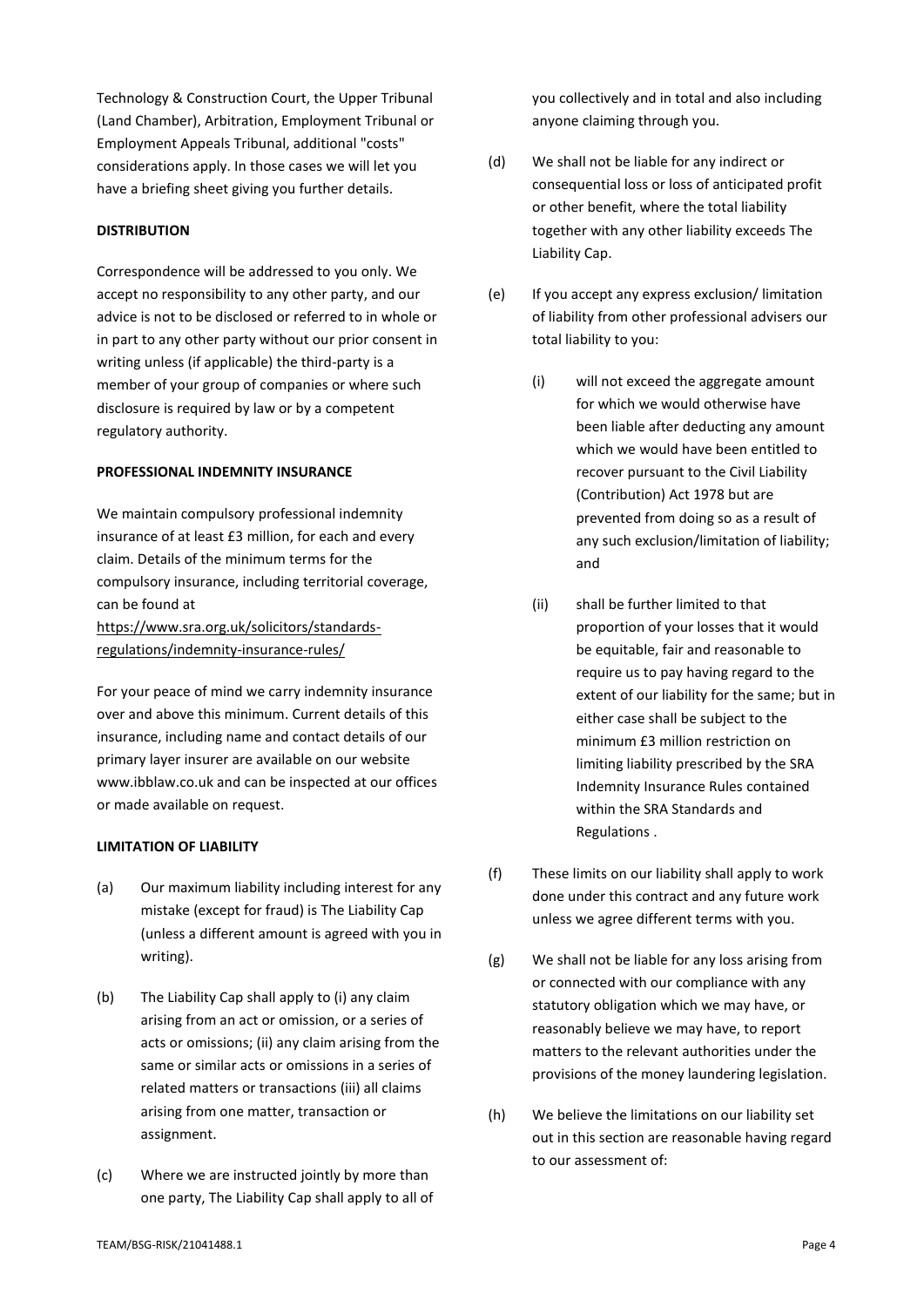- (i) the amount of any likely liability to you if we make a mistake;
- (ii) the availability and cost of professional indemnity insurance; and
- (iii) possible changes in the future availability and cost of insurance and solvency of insurers.

We are happy to discuss the limit with you if you consider it insufficient for your purposes, and if appropriate we may then consider whether we are able to provide a higher limit at extra cost.

This is **not** a contentious business agreement within the provisions of section 59, Solicitors Act 1974. The provisions in that Act restricting the right of solicitors to sue for costs and to exclude liability therefore do not apply to these Terms.

These limits apply to the extent that they are permitted by law. We cannot, for example, avoid full liability if our mistake causes death or personal injury. Each of the above limitations constitutes a separate and independent limitation. This means that if one or more of the limitations are held to be invalid for any reason or to any extent or if any of the limitations are found to contravene any professional obligation, then the remaining limitations or the limitations as varied shall continue to form a valid part of these terms.

Nothing in these Terms restricts your statutory rights.

Save as expressly mentioned in these terms, it is not intended by the parties that any term which may be construed as conferring a benefit on any person who is not a party to these Terms should be enforceable by such party, whether under the provisions of the Contracts (Rights Of Third Parties) Act 1999 or otherwise. Unless we agree otherwise expressly and in writing, signed by a Partner, no other party may rely on our advice. The granting of such agreement may be subject to payment of an additional fee.

# **COMMUNICATION**

We will communicate with you and third parties as the urgency requires by post, telephone, fax, face to face and – unless you advise us in writing that you do not wish us to do so – by email. Email is an important

business tool, but there are certain risks associated with it, and we will only use it subject to you recognising that:

- We do not use email encryption for routine client communication. This means that the Firm is unable to guarantee the confidentiality of material sent over the internet. If you feel uncomfortable dealing with us on this basis your client partner would be happy to discuss secure communication arrangements with you on an individual basis.
- The delivery of email is uncertain. You cannot assume that an email you send has reached its intended recipient. If you send instructions by email (in particular those that vary previous instructions and/or those upon which action needs to be taken urgently), you must verify by telephone that the email has been received.
- We will be entitled to treat all messages as genuine, complete and accurate.
- Incoming emails are subject to automatic screening for spam, viruses and other undesirable content, and will be quarantined (and therefore not read) if any such content is detected.

# **WORKING PAPERS, CORRESPONDENCE AND OTHER DOCUMENTS**

Whilst we are working for you we will keep a paper and/or electronic file. Original documentation that we receive from you (subject to quantity) may be scanned into our electronic file and hard copies returned to you at the end of your matter. Correspondence received from third parties may be scanned, stored electronically and the hard copy destroyed.

# **CYBER RISK**

Cybercrime and email related fraud are on the increase. To protect you, your money and our business, the following security measures apply to the transfer of funds to or from the Firm.

We will provide you with our bank details at the beginning of the transaction. If you receive any communication purporting to come from us which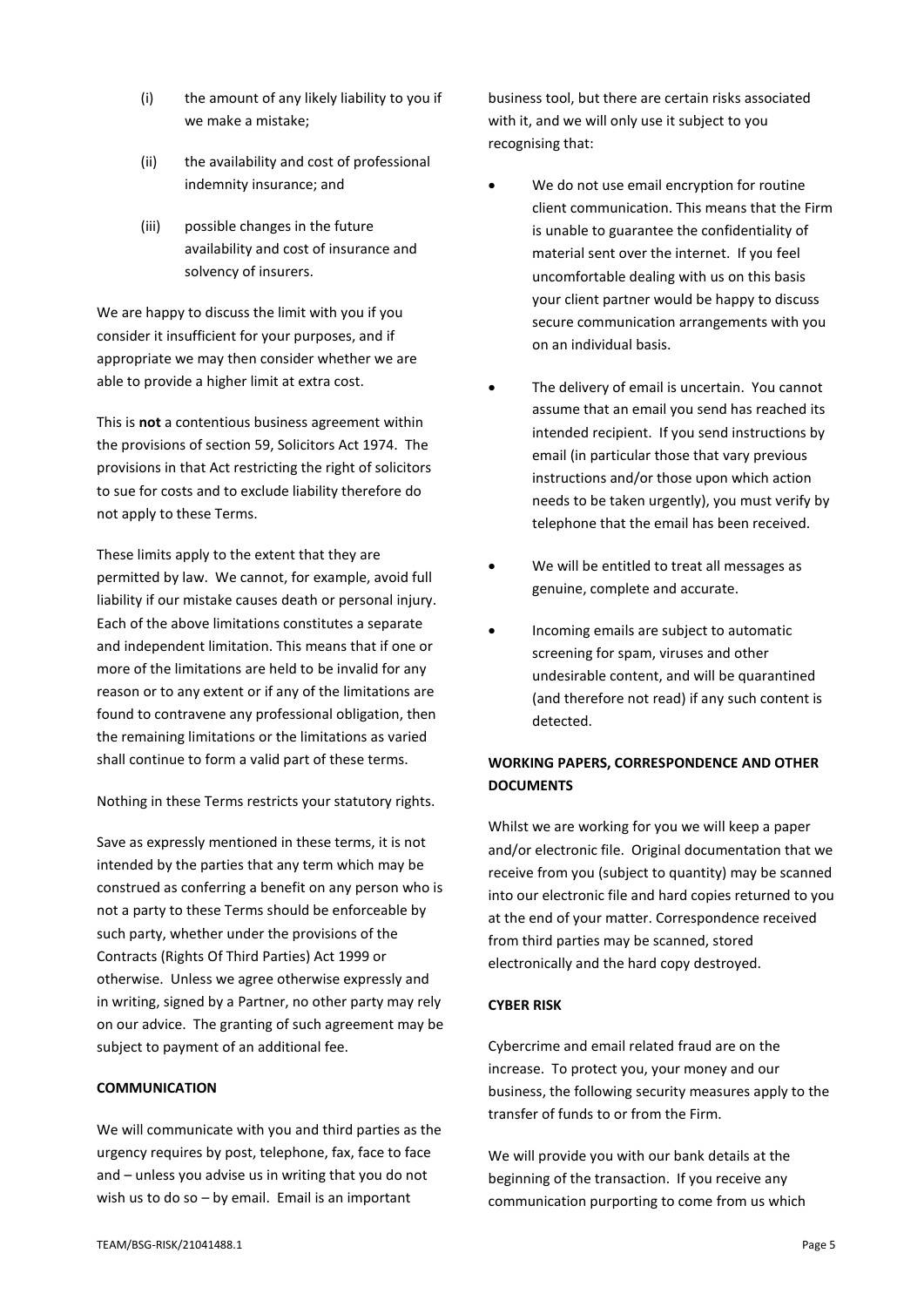changes those account details please do not rely on this and contact us by telephone immediately.

Email is not fully secure, may be intercepted by third parties and may not always reach the intended recipient. Please be aware of emails purporting to be from the Firm where there is an unexplained change in the language, poor spelling or incorrect grammar.

We shall use reasonable endeavours to ensure that emails we send are free from viruses and any other materials that may cause harm to any computer system. You undertake to act likewise with any email you send to us. We may monitor emails to investigate unauthorised use of our email system, or for any other purpose permitted by the law. As a result, we may collect personal information about the senders and/or recipients of the email or which is contained in the email.

We accept no liability for any loss occasioned by the use of email.

The Firm can provide secure methods for exchanging large files. However, if you request that we access documents from or upload documents to your account on a file sharing or cloud based website, you acknowledge and accept that such service may not be secure and that you bear all risks and responsibilities arising from the use of that service.

# **STORAGE AND RETRIEVAL OF FILES**

After completing your work, we will usually write to you to notify you of how long we will retain our file of your papers and documents except those papers that you ask to be returned to you.

These files may be stored in either electronic and/or paper form. We keep files on the understanding that we can destroy them after the stipulated number of years. We will not destroy documents that you ask us to deposit in safe custody but we may make a charge to cover our costs

If we take your file out of storage in relation to continuing or new instructions to act for you, we will not normally charge for the retrieval. However in other circumstances we may charge you for administration and retrieval costs based on the time spent in

providing you with either a paper or electronic copy (in CD form) of the file.

Unless otherwise agreed in writing we shall retain documentation for a period that accords with our document retention policy from time to time. Our present policy is to retain documents for at least six years.

We reserve the right to destroy documents after a shorter period if our policy changes.

Documentation that is your property will be returned to you on request within these time periods at your expense.

### **LIEN**

If we are owed money for our charges and expenses, then until that money is paid, in respect of every retainer that we have or have had with you, we shall be entitled to keep and deny you access to all documents in our possession or control of whatever kind and in whatever format (including electronic) and whether or not they belong to you or us.

# **COMPLAINTS**

If at any time you would like to discuss with us how our service to you could be improved or if you are dissatisfied with the service you are receiving, we would welcome you letting us know by contacting your Client Care Partner.

You may obtain a copy of our complaints handling procedure by asking the person dealing with your matter for it. It is also available to view on our website at www.ibblaw.co.uk

We shall look at any complaint carefully and promptly and do all we can to explain the position to you. If we have given you less than satisfactory service, we shall try to do everything reasonable to put it right. Making a complaint will not affect how we handle your case.

The Solicitors Regulation Authority can help if you are concerned about our behaviour. This could be for things like dishonesty, taking or losing your money or treating you unfairly because of your age, a disability or other characteristic.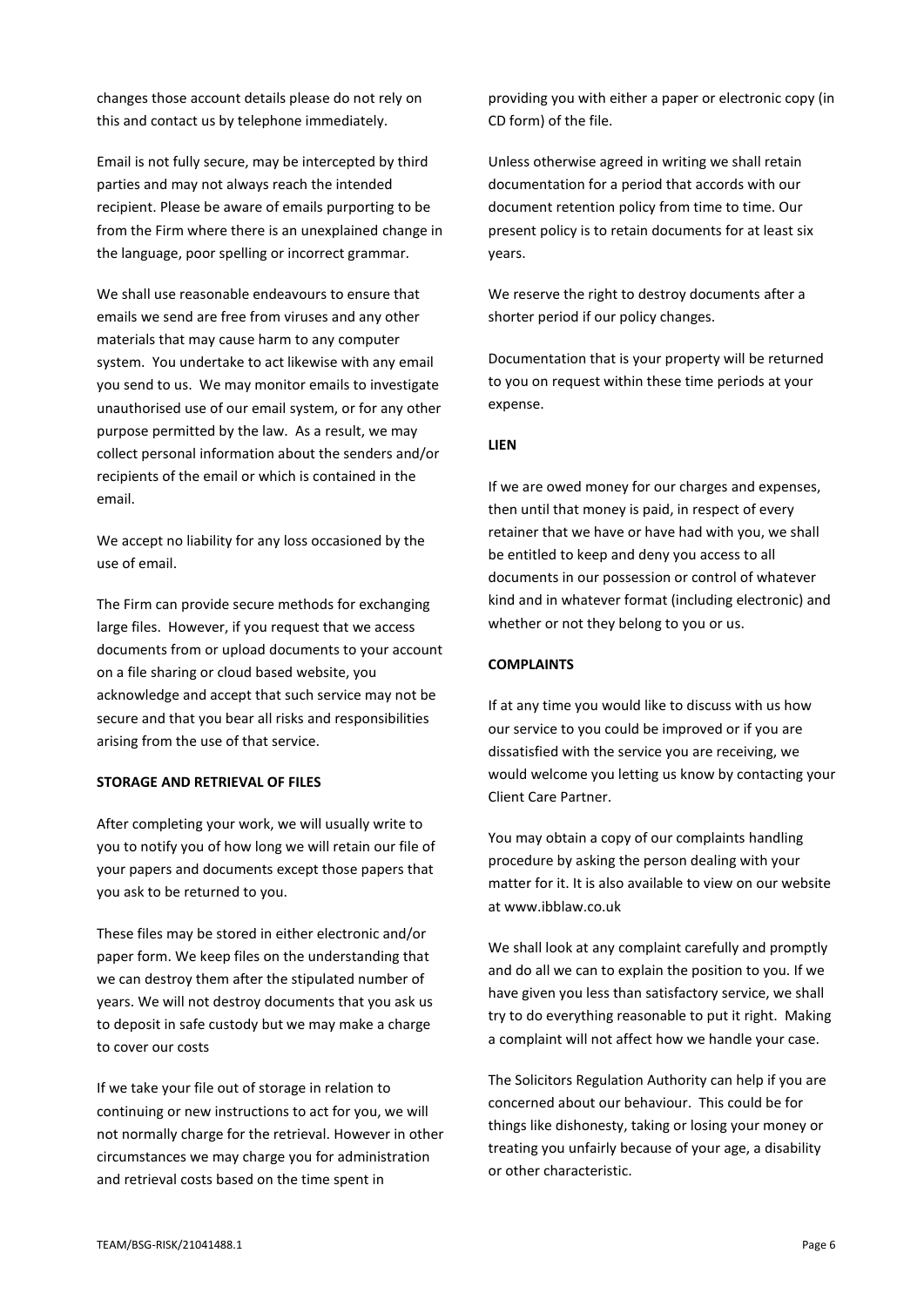We always strive to make sure that our clients receive proper information about costs in advance of the issue of a bill. If you are unhappy with your bill or require further information you can always raise this with the solicitor or Partner who delivered the account or otherwise in accordance with our complaints procedure.

You may at the end of that procedure or after a period of eight weeks from the date of making the complaint to us, make your complaint direct to the Legal Ombudsman (**LeO**).

The contact details are as follows:

**Legal Ombudsman** PO Box 6806, Wolverhampton, WV1 9WJ

Tel: 0300 555 0333 O[r enquiries@legalombudsman.org.uk](mailto:enquiries@legalombudsman.org.uk) Website: [www.legalombudsman.org.uk](http://www.legalombudsman.org.uk/)

Normally, you will need to bring a complaint to LeO within six months of receiving a final written response from us about your complaint or within six years of the act or omission about which you are complaining occurring (or if outside of this period, within three years of when you should reasonably have been aware of it).

The Legal Ombudsman deals with complaints by consumers, personal representatives, residuary beneficiaries and very small businesses. This means some clients may not have the right to complain to LeO, e.g. charities or clubs with an annual income of more than £1 million, trustees of trusts with asset value of more than £1 million and most businesses (unless they are defined as micro-enterprises). This does not prevent you from making a complaint directly to us about the service you have received or about the bill.

# **EQUALITY AND DIVERSITY**

We are committed to promoting equality and diversity in all of our dealings with clients, third parties and employees. Please contact us if you would like a copy of our equality and diversity policy.

### **ANTI-MONEY LAUNDERING RULES**

In some areas of our work, in order to comply with the relevant money laundering legislation we are required to satisfy ourselves that we are not unwittingly involved in money laundering.

To satisfy our regulatory obligations and conduct client identification, we will conduct an electronic verification of your identity. This process includes searching various data sets, including credit databases. Any credit reference searches will only be a softsearch.

# **DATA PROTECTION**

We comply with the requirements of the Data Protection Act 2018 and the General Data Protection Regulation. A copy of our Privacy Policy which sets out how we collect, process and store your personal information, is available on our website. It also sets out your rights in respect of your personal information we process.

We will use the information you provide primarily for the provision of legal services to you and for the following related purposes:

- Updating and enhancing client records
- Analysis to help us manage our practice
- Statutory returns
- Legal and regulatory compliance

Our use of that information is subject to your instructions, data protection legislation and our duty of confidentiality. You have a right of access under the data protection legislation to the personal data which we hold about you.

You may object to any of these processing activities by emailing (data-enquiries@ibblaw.co.uk) or your primary contact, although please note that such objection may prevent us from carrying out your instructions.

# **INSURANCE MEDIATION AND FINANCIAL SERVICES WORK "INCIDENTAL" TO LEGAL WORK**

IBB Law is an ancillary insurance intermediary. We are not authorised by the Financial Conduct Authority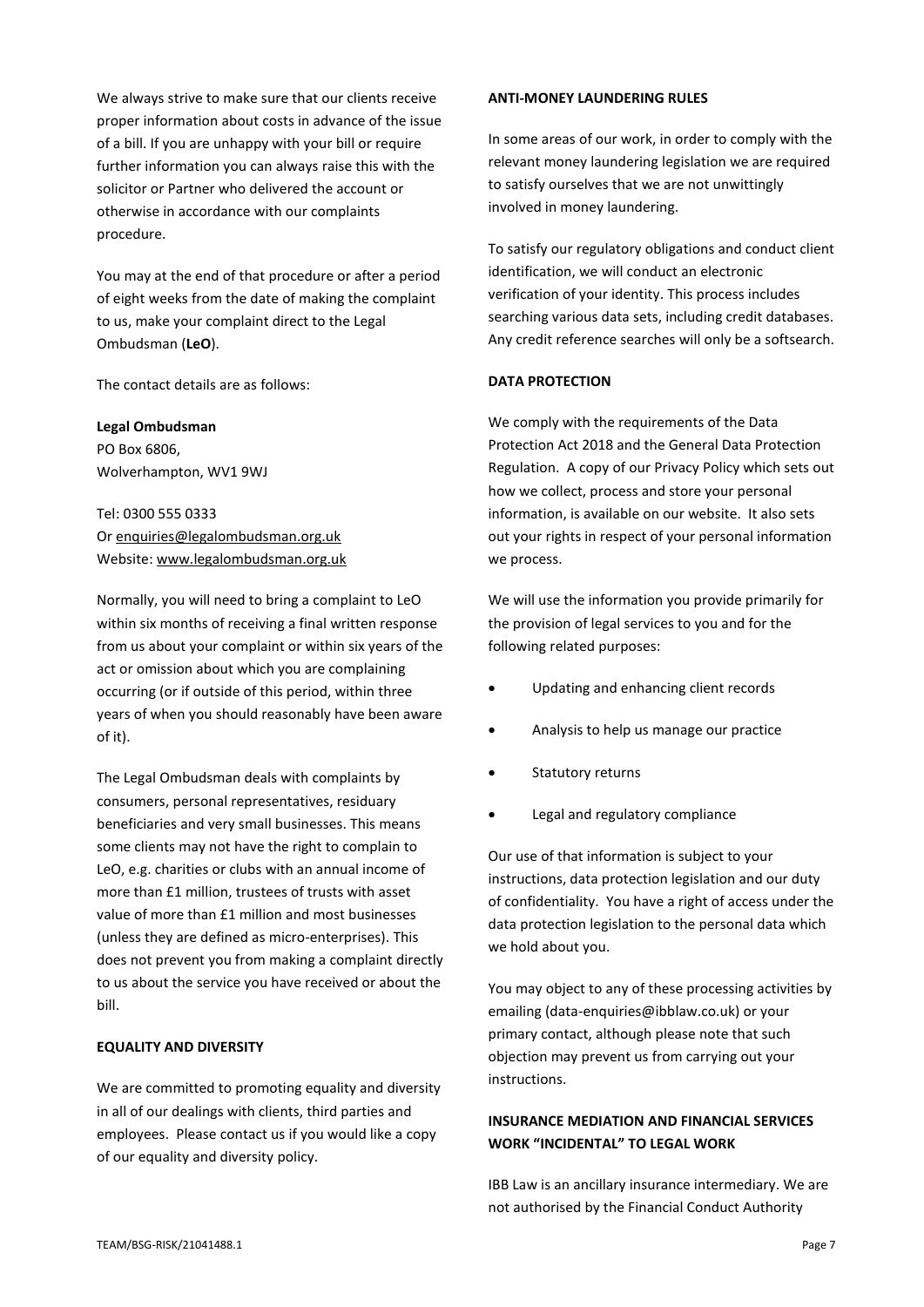(FCA). However, we are included on the register maintained by the FCA so that we can carry on insurance distribution activity which is broadly the advising on, selling and administration of insurance contracts. This part of our business, including arrangements for complaints or redress if something goes wrong, is regulated by the Solicitors Regulation Authority. The register can be accessed via the FCA website at [www.fca.org.uk/firms/financial-services](http://www.fca.org.uk/firms/financial-services-register)[register](http://www.fca.org.uk/firms/financial-services-register)

# **CONFIDENTIALITY AND DISCLOSURE REQUIREMENTS**

Solicitors are under a professional and legal obligation to keep the affairs of their clients confidential. There are important exceptions:

- To maintain a high quality service to the standards demanded by our regulator, the SRA, our ISO 9001/2015 accreditation and our Lexcel accreditation (where appropriate) and the Legal Services Commission Quality Mark, we monitor the professional standard of our work and it may be necessary for a small number of our files to be audited by external examiners to ensure we maintain our quality systems. These external firms or organisations are required to maintain confidentiality in relation to your files. Please let us know in writing if you object to your file being submitted. Unless you notify us otherwise, we will assume that you have no objections. Our work for you will not be affected, whether or not you allow us to make your file available for audit.
- We are under a professional duty to co-operate with our regulators and are subject to audits by them when they require it.
- Certain laws (for example, those relating to money laundering and tax fraud) give power to authorities such as the police or the tax authorities to inspect clients' information and take copies of documents. It is possible that at any time, we may be requested by those authorities to provide them with access to documents held by us or to attend interviews with them in connection with the work we have done for you. If this happens, we will comply with the request only to the extent that we are

bound by law and, in so far as it is allowed, we will notify you of the request or provision of information.

- In certain circumstances, solicitors are required by statute to make a disclosure to the National Crime Agency where they know or suspect that a transaction may involve a crime including money laundering, drug trafficking or terrorist financing. If we make a disclosure in relation to your matter, we may not be able to tell you that a disclosure has been made. We may have to stop working on your matter for a period of time and we may not be able to tell you why. The Firm will not be liable to you for any loss or damage flowing directly or indirectly out of the Firm's compliance obligations (even though you may be bound by contract with a third party) or for any of our acts or omissions where we are making sure that we do not infringe any criminal or civil law as we understand the law to be.
- We reserve the right to disclose your files, any information we hold or know about you or the services we are providing, to our actual or prospective professional indemnity insurers, brokers or advisers, and auditors or risk managers whom they may appoint.
- When acting for you as a purchaser of property and also acting for your lender, we have a duty to reveal to your lender all relevant facts known to us about the purchase, the property and the terms of the transaction.

#### **CASH**

Please note that we do not normally accept payment in cash for amounts of more than £500.

# **OUTSOURCING OF WORK**

In common with many law firms, we outsource certain support functions such as information technology, typing and some reception services. We may occasionally ask other companies or people to provide secretarial or paralegal services on our files to ensure that work is done promptly. We may also refer our files to counsel, an expert or a costs draftsman for specialist advice. We will always seek a confidentiality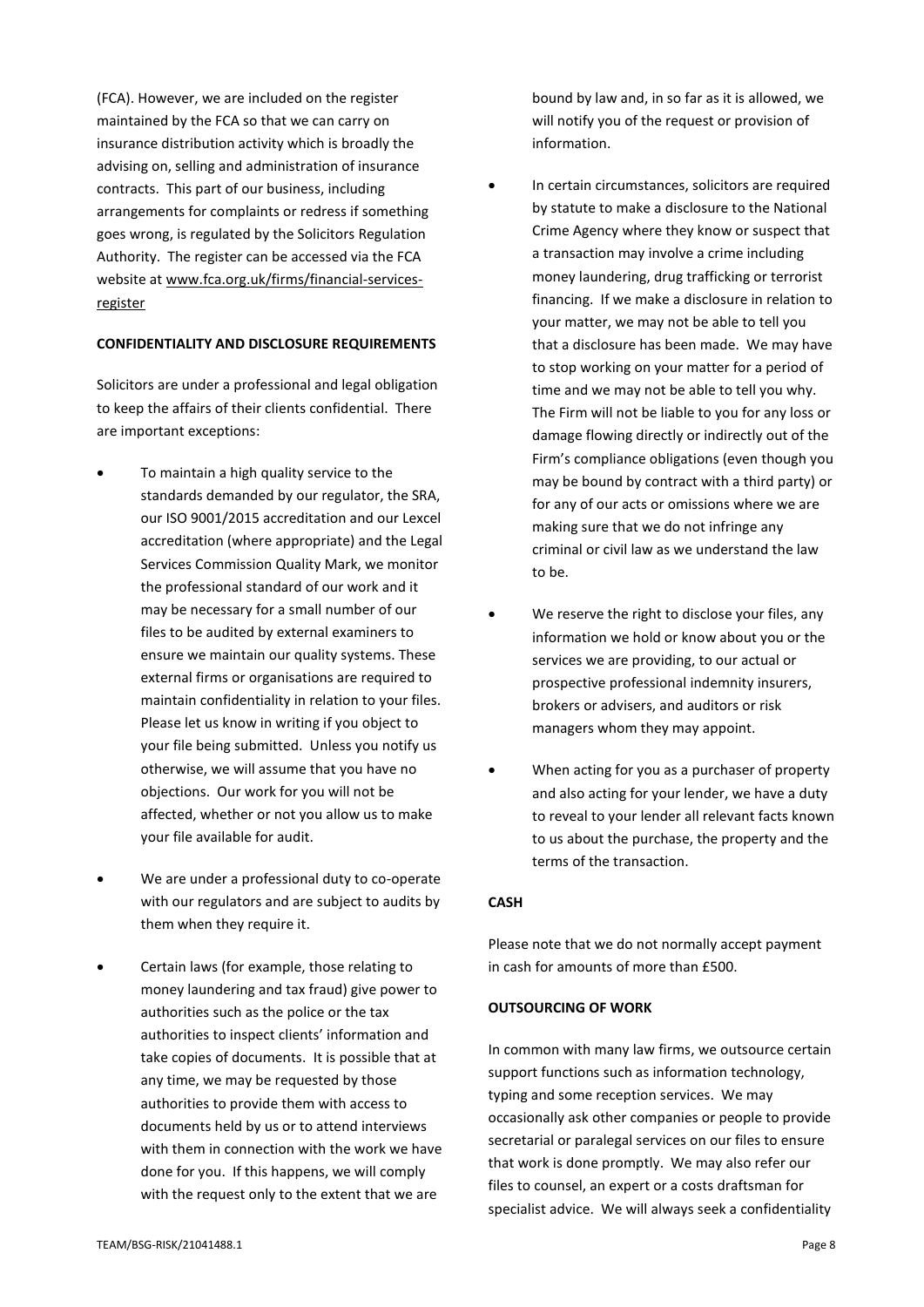agreement with these outsourced providers. If you do not want your file to be outsourced, please tell us as soon as possible.

# **DISTANCE SELLING**

This provision applies if you engage us to provide legal services without meeting us face to face. Under the Consumer Contracts (Information, Cancellation and Additional Charges) Regulations 2013 (the Regulations), you may have the right to cancel your contract with us, without charge, within 14 working days of the date on which your contract with us is made or (if later) the date on which you receive the engagement letter and these terms. However, if we start work with your consent within that period, we may charge you for the work we do if you then cancel your instructions.

If you wish to cancel the contract, you should give notice in writing to the person named in the engagement letter as being responsible for your work. You may give notice by post, fax or email to the address shown on the engagement letter.

The Regulations require us to inform and agree with you that our work for you is likely to take more than 30 days. Your agreement to these terms is your agreement for this purpose.

# **AGREEMENT TO COMMENCE WORK BEFORE THE END OF THE CANCELLATION PERIOD**

If you would like us to carry out the work for you more quickly than the 14 day cancellation period mentioned above would allow, then by signing these terms, you agree to the commencement of the performance of the contract for our services before the cancellation period has expired and will pay the fees which are either set out under "Fees" above or which will have been notified to you separately in our "client care" letter.

# **APPLICABLE LAW**

These Terms shall be governed by, and construed in accordance with, English law. The Courts of England shall have exclusive jurisdiction in relation to any claim, dispute or difference concerning these Terms and any matters arising from them. Each party irrevocably waives any right it may have to object to an action being brought in those Courts, to claim that the action has been brought in an inconvenient forum, or to claim that those Courts do not have jurisdiction. We do not advise on the law of jurisdictions other than England and Wales.

### **CONFLICTS**

We take conflict issues seriously. Our conflict procedures help us fulfil our professional obligation not to act for one client in a matter where there is an actual (or significant risk of a) conflict with the interests of another client for whom we are already acting. We are not aware of any conflict of interest in acting for you; if we become aware of one, we shall inform you.

# **TERMINATION**

You may end your instructions to the Firm in writing at any time. The Firm is entitled to keep all of your papers and documents while charges and expenses remain unpaid. See "Lien" above.

The Firm may decide to stop acting for you only with good reason, e.g. if you do not pay a bill, there is a conflict of interest, you do not comply with a request for a payment on account of costs or disbursements, where there is a breakdown in confidence or where we are unable to obtain proper instructions. The Firm shall give you reasonable notice that it will stop acting for you.

If you or we decide that we should stop acting for you, you will pay our charges up until that point for the work we have done, even if the original agreement or understanding had been that we would only bill you on completion of the matter.

If we do have to stop acting for you we will explain your options for pursuing the matter, and will work with you to minimise disruption to your matter

# **FORCE MAJEURE**

We will not accept any liability for any delay or failure to fulfil our obligations under these Terms as a result of causes beyond our reasonable control. Such causes include but are not limited to fire, floods, acts of God, acts and regulations of any government or authority, war, riot, strike, lockouts and industrial disputes.